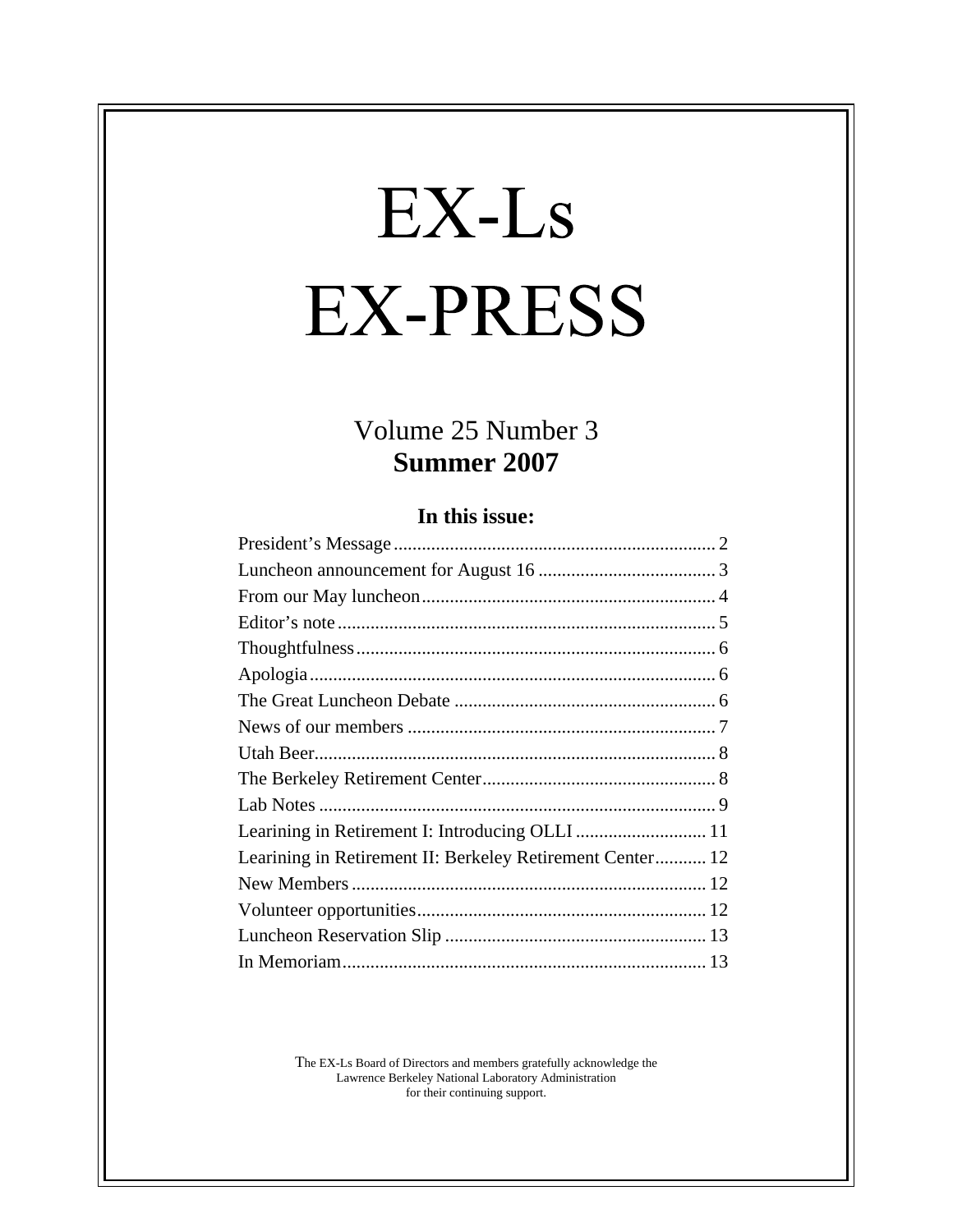Volume 25 #3: Summer 2007 (Published July 2007)

#### **President's Report Janis Dairiki**

Thank you to all who attended the April luncheon at the Berkeley Yacht Club (BYC) and filled out the survey. Most people seemed to enjoy the new venue and food as much as I did. The survey showed that most were very satisfied with the buffet style service, the quality and quantity of food, (cheaper) bar selections and the parking and location. Preferences for future venues: BYC: 22; Spenger's: 6; alternate between BYC and Spenger's: 5. The Board decided to alternate between the two locations for the remainder of this year and then revisit the question.

So, we'll be back at Spenger's in August. Jose has lined up a very timely speaker – Bill Collins, who will speak on "Global Warming: A scientific assessment of our changing world." Before coming to LBNL and UC Berkeley, Bill was at the National Center for Atmospheric Research (NCAR) in Colorado and is a lead author for the latest assessment report by the Intergovernmental Panel on Climate Change on the science of global warming.

We will then return to the Berkeley Yacht Club for our November luncheon and it will be special – a celebration of the EX-Ls  $25<sup>th</sup>$  anniversary. Don't miss it!

The EX-Ls now has 300 members (up from 235 a year ago), including 46 new or renewing members since April. Many of these new members joined as a result of the special insert for all LBNL retirees in the last newsletter, The Centerpiece, from the UCB Retirement Center. Publicity does make a difference. The Center, by the way, is revising its charter and by-laws and now provides for each of its "units" to have two representatives on its Policy Board. Gene Binnall is our current representative and the Board has appointed Suzanne Stroh as our second.

A new feature – Lab Notes – is making its experimental debut in this newsletter. The column focuses mainly on major science news from the lab during the past three months. Some members have expressed interest in such a column while others say they already get their news directly from the Internet or from various lab publications. Our editor, Dave Stevens, would like your feedback regarding the usefulness of this column.

The Lawrence Hall of Science (LHS) has expressed interest in refurbishing the 37-inch cyclotron magnet outside the hall in time for its  $40<sup>th</sup>$  anniversary in May 2008. Several EX-Ls members had already noticed that the magnet is seriously rusting and needs repair, stabilization and refinishing. LHS must first establish an effective project organization and plan. The EX-Ls Board has expressed interest in possibly participating in this project (once defined) and also in encouraging our members to take part. Jose Alonso has been the lead contact with LHS and may have further information by the August luncheon.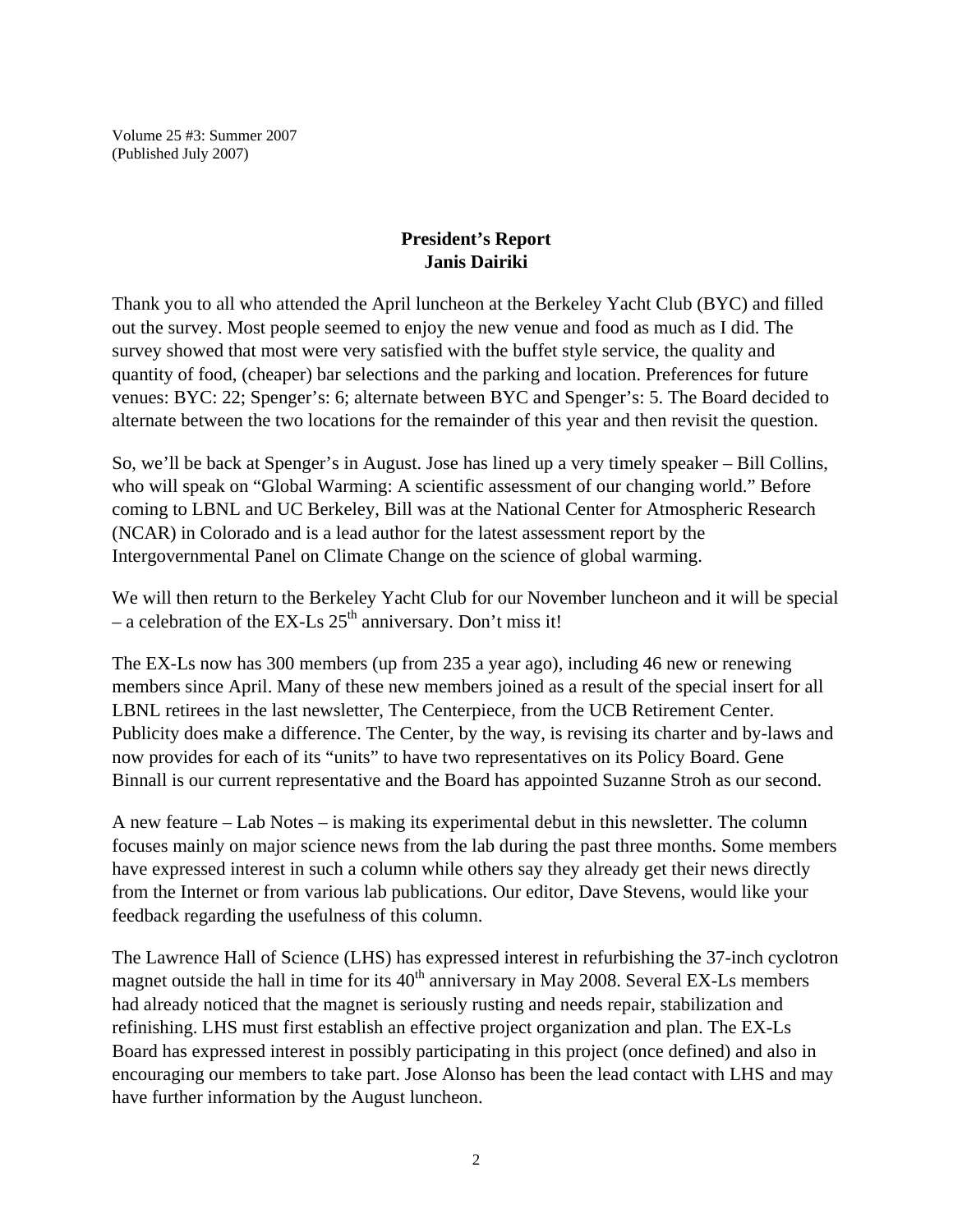

**2007 Summer Lunch**

| Date:                | Thursday, August 16, 2007                                              |                                                                                                                                                                               |
|----------------------|------------------------------------------------------------------------|-------------------------------------------------------------------------------------------------------------------------------------------------------------------------------|
| <b>Where:</b>        | <b>Spenger's</b><br><b>1919 Fourth Street</b><br>Berkeley 94710        | ←←←NOTE: WE'RE BACK AT SPENGER'S                                                                                                                                              |
| Time:                | No-host Bar: 11:30 AM<br>Lunch Served: 12:00 Noon                      |                                                                                                                                                                               |
| Speaker:             | <b>William Collins, LBNL Earth Sciences Division</b>                   |                                                                                                                                                                               |
| Subject:             |                                                                        | Global Warming: A scientific assessment of our changing world                                                                                                                 |
| Menu:                |                                                                        | Grilled Salmon Filet w/ chive beurre blanc (lunch salad)<br>Shrimp Louis w/ 1000 Island dressig (clam chowder)<br>Grilled Flatiron Steak w/ mushroom demi-glace (lunch salad) |
| Cost:                |                                                                        | \$25 per person (PREPAID) ← Note the 2007 price                                                                                                                               |
| <b>Reservations:</b> | <b>Vicky Jared</b><br>4849 John Muir Road<br><b>Martinez, CA 94553</b> | Please make checks payable to EX-Ls. Send to                                                                                                                                  |
|                      |                                                                        | It is absolutely imperative that Vicky receive your                                                                                                                           |

**reservations by August 13, 2007**

**(Reservation slip on page 15)**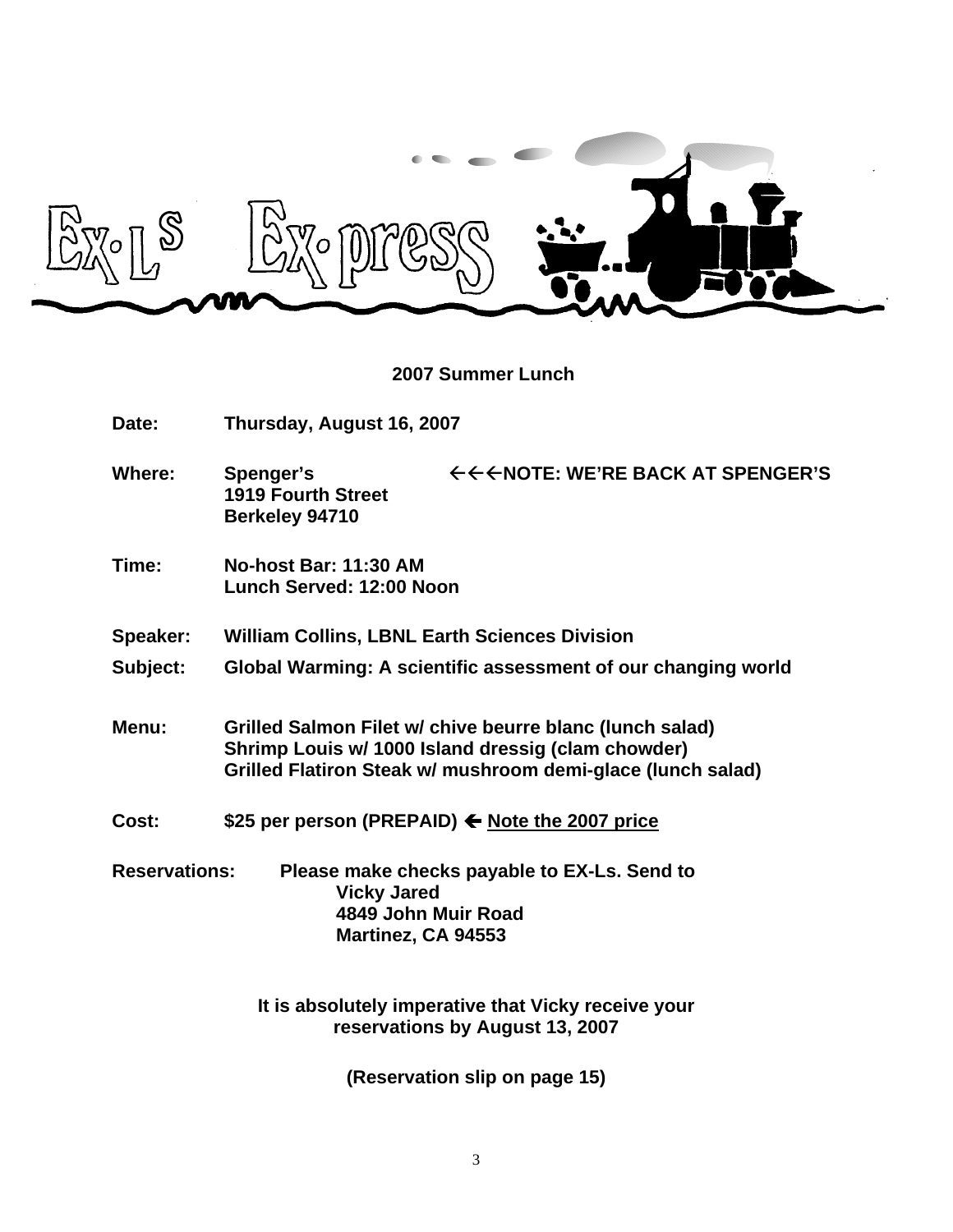#### **From our May Lunch**

*Reported by Jose Alonso.* Dale Hansen, one of the principal Docents of the USS Potomac Association, spoke at our May Luncheon about FDR and his Floating White House. She presented a 15-minute video documenting the history of the USS Potomac from its earliest days while it served as the Presidential yacht, through to the present. Docked at Jack London Square in the Oakland Estuary, the USS Potomac is today a National Historical Landmark, serving as a floating museum of the times of FDR and his New Deal, offering tours, excursions, charters, and extensive educational outreach programs.

Built by the Manitowoc (Wisconsin) Shipbuilding Co. in 1934 and first commissioned as the Coast-Guard cutter *Electra*, she was re-commissioned in 1936 into the US Navy as the *USS Potomac* and selected as the presidential yacht. She is 165 feet long, displaces 416 tons, and is powered by two 440 HP diesels. She was specially fitted to accommodate FDR, who, as a polio victim, could not use his legs: an elevator (concealed in a false stack), operated with ropes and pulleys, enabled him to move between decks. Otherwise, her appointments were spartan, but comfortable.

FDR loved to "escape" to his floating White House, as a respite from the pressures of Washington, and as a sanctuary from the notorious Mrs. Harriet Nesbitt, the indomitable "ruler" of the White House, famous for her dreary menus, whom neither Franklin nor Eleanor (arguably among the world's most powerful individuals at the time) had the gumption to stand up to! It was a haven for recreational activities: fishing, poker nights, and family gatherings, as well as a quiet area for informal strategy sessions with his advisors and Congressional leaders.

Following FDR's death in 1945, Harry Truman sold the Potomac, and she began a long slide from her prestigious role in world affairs. First owned by the State of Maryland for seven years, she was then taken over by a leasing company, leading to a parade of masters including, at one point, Elvis Presley, all who did little to prevent her continuing deterioration until, in 1980, she was confiscated in San Francisco by the US Customs Service for her ignominious role in a drug smuggling operation.

Shortly afterwards she sank by Treasure Island, where she was docked, when a rusted hull-plate gave way after rubbing against a piling during a storm. She was raised a few weeks later, and sold at auction to the Port of Oakland, the only bidder, for \$15,000. Over the subsequent 15 years, following heroic efforts by FDR's son James, an attorney in Southern California, the rehabilitation of the USS Potomac was undertaken. A bill, signed by President Ronald Reagan, provided \$2.5 million in federal funds as a matching grant; the \$5M eventually raised enabling the complete overhaul and restoration of the vessel.

She was transported to the Colberg shipyard in Stockton, where her hull was rebuilt, and she was refitted with furnishings and equipment bringing her as close as possible to the conditions under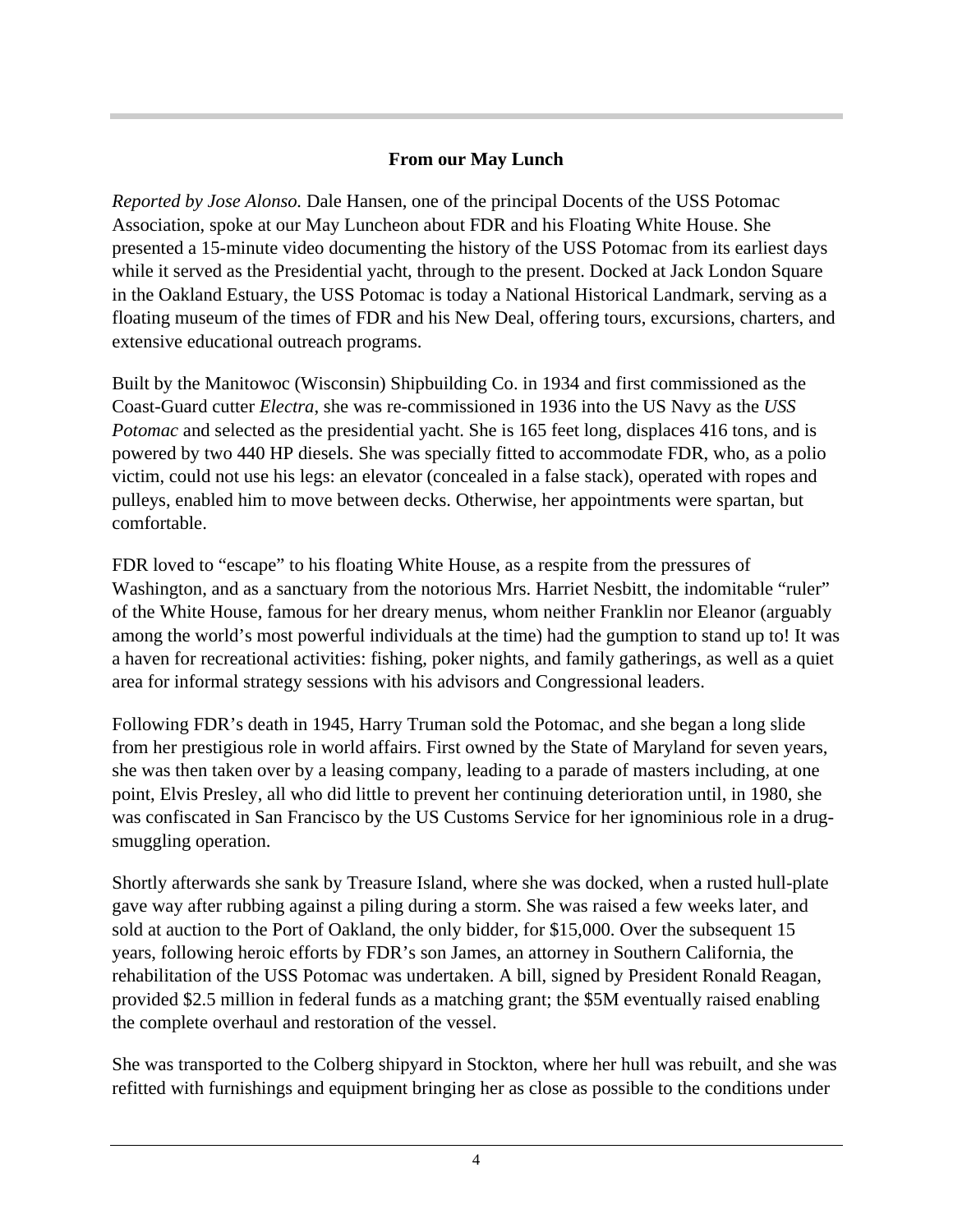which FDR knew her. Since 1995 she has been berthed at Jack London Square, and has been open to the public, under the auspices of the non-profit USS Potomac Association, as a memorial to Franklin Delano Roosevelt and the tumultuous times of his administration.

In addition to her full schedule of public events, she plays an important role in education and outreach, offering the opportunity for Bay Area students and their teachers to experience an important element from the life of one of our country's greatest leaders.

She is open for dockside tours three days each week: Wednesday, Friday and Sunday, and hosts 2-hour cruises on the Bay four times each month: on alternate Thursday and Saturdays. She is available for charters, and operates several Special Events each year associated with festivities on the Bay such as Fleet Week. For more information, and details about events, visit the USS Potomac website at [<http://www.usspotomac.org/index.cfm>](http://www.usspotomac.org/index.cfm>).

*Luncheon Attendees:*  Andy DuBois

Jose Alonso **Interview Rose Marie Forment** John & Barbara Lax Dick Baker Norm Glendenning Katherine Lucas Gene & Myrna Binnall **Solution** Jim Haley **Solution** Charles Ogden Doug Drummond **Al Kleven** Al Cheven **Crace & Ron Walpole** Rose Marie Forment John & Barbara Lax Abe & Marjorie Johnston Al Kleven **Constanting Grace & Ron Walpole** Bud Larsh

Bob Avery Sack & Darlene Franck Branko Leskovar Bill Baker **Britannia** Robert Fulton **Example 8 Ken Lou** Winnie Baker Abe & Marjorie Gerry Moore Josephine Barrera Bob Birge The Bob Birge The Ingeborg Henle The Perry Fred Perry Igor Blake **International Studiers** Winnie Heppler **Contract Convey Peterson** Edgardo Browne Egon & Annette Hoyer Art & Mary Ann Robinson Geores & Katie Buttner-<br>
Roger & Lois Hughes
Lee & Beverly Schroeder Clevenger Vicky Jared & guest Carol John & Ginnie Chin Winifred Corniea **Solution Cornies Assume State Cornies Assume Cornies Assume Cornies Assume Cornies Assume Co** Per & Eleanor Dahl John & Ann Kadyk Robbie & Mary Ann Smits Janice & Ned Dairiki Robert & Barbara Dave & Sally Stevens Ted & Margaret deCastro **Kaufman** Robert Stokstad Sybil Donn **Sybil Donn** Fred Kirsten Suzanne Stroh Jack & Darlene Franck Robert Fulton **Ken** Lou Norm Glendenning Katherine Lucas Glicksman Mack & Ann Morgan **Jim Haley** Charles Ogden Ingeborg Henle Winnie Heppler Conway Peterson Nylan Jeung Kaufman **Robert Stokstad** Fred Kirsten Suzanne Stroh John & Barbara Lax Branko Leskovar Ken Lou Katherine Lucas Gerry Moore Mack & Ann Morgan Charles Ogden Fred Perry Conway Peterson Art & Mary Ann Robinson Clay Sealy Brenda Shank Elmer & Myr Silva Robert Stokstad Suzanne Stroh Grace & Ron Walpole

#### **Editor's Note**

Please check the note on our future luncheon plans; your input will be greatly appreciated. Also of interest is the creation of another source of continuing education. We have mentioned the Learning in Retirement program of the Berkeley Retirement Center in past newsletters; this time we have some information on a new program: the Osher Lifelong Learning Institute. We are also starting an experimental feature on news from the Lab, called *Lab Notes*. Because we don't know what we are doing, this first edition is presented in two formats. Please let someone on the Board know whether you would like to see more or less of this sort of thing, and if you like it,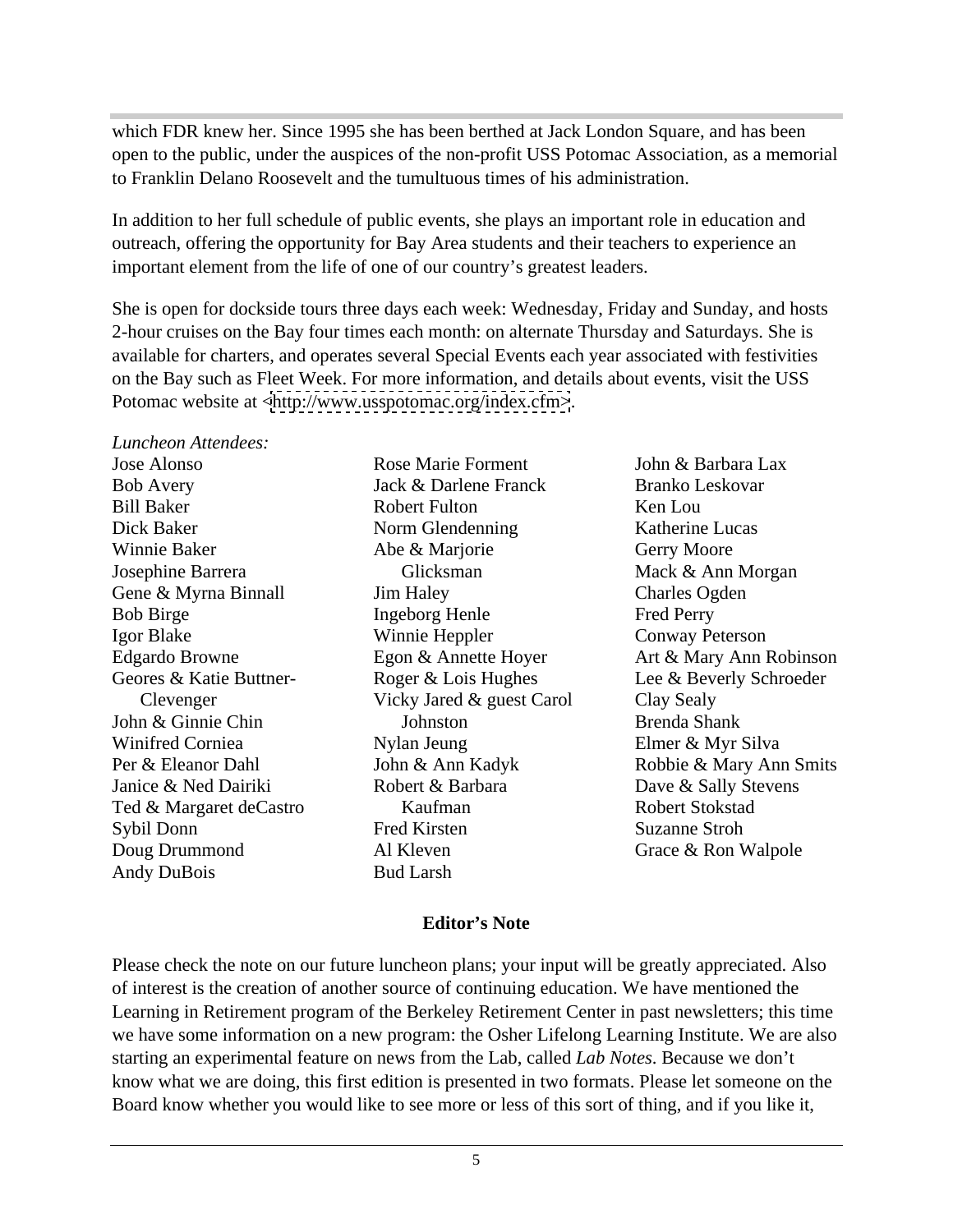which format you would prefer. Finally, our August speaker, Bill Collins, appears in the current (August, 2007) issue of *Scientific American* as the lead author of an article on *The physical science behind climate change*. As always, articles or ideas for articles are welcome; the deadline for each issue is ten days after the preceding Board meeting (a full year's schedule is listed on the back cover). You can contact me at david stevens@comcast.net, at 1107 Amador Ave, Berkeley 94707, or 510-524-2904. // dfs

#### **Thoughtfulness from the Chemo Cap Sisterhood Dave Stevens**

Shortly before the May Luncheon Sally and I were having dinner with my brother in a pleasant seafood restaurant outside of Annapolis, Maryland. As we were rising to leave, another party of diners was being ushered past us to their table. The last of the party, an attractive woman who appeared to be in her early forties stopped and looked at Sally and said "How are you doing?" Sally, in some confusion, replied "Fine…but do I know you?" "No, but I recognize the cap; I went through the same thing a year ago, and I wanted to assure you that everything is going to turn out all right." Sally had been wearing Chemo Caps for only about a week at that point, and was still a little sensitive about the obviousness of it all, and was quite touched by this gesture of thoughtfulness. Random acts of kindness *are* appreciated. [I have Sally's permission to include this note in the ExPress.]

### **Apologia**

Last issue's *In Memoriam* box included the name "Mike Long". As it turns out, there are at least two former Lab employees named Mike Long, and at least one of them is still alive and was rather surprised to find his name among the deceased. He so informed us, and we are pleased to report that Mike Long of Bozeman, Montana, and his wife Elisa are both still alive and well. We apologize for any distress or confusion arising from this situation. We shall try to get full names in the future to avoid a repetition of this situation, inasmuch as there have been several duplicate names in the past, with more to show up in the future. (For example, besides the two Mike Longs, I encountered two Bob Harveys and another Dave Stevens during my time at the Lab.) // dfs

#### **The Great Luncheon Debate**

The result of the first head-to-head competition between Spenger's and the Berkeley Yacht Club has been that both sites have received excellent reviews. As a result, your Board has decided that the best decision at the moment is: No decision. We are coming back to Spenger's for August, and will return to the BYC for our  $25<sup>th</sup>$  Anniversary Luncheon in November. After that, the Board will again ask your opinion. We do not yet know the form of the asking, but it is likely to include at least three three options: just one or just the other or alternating between them. At the current writing, cost is not a distinguishing factor, so be sure to express your concerns about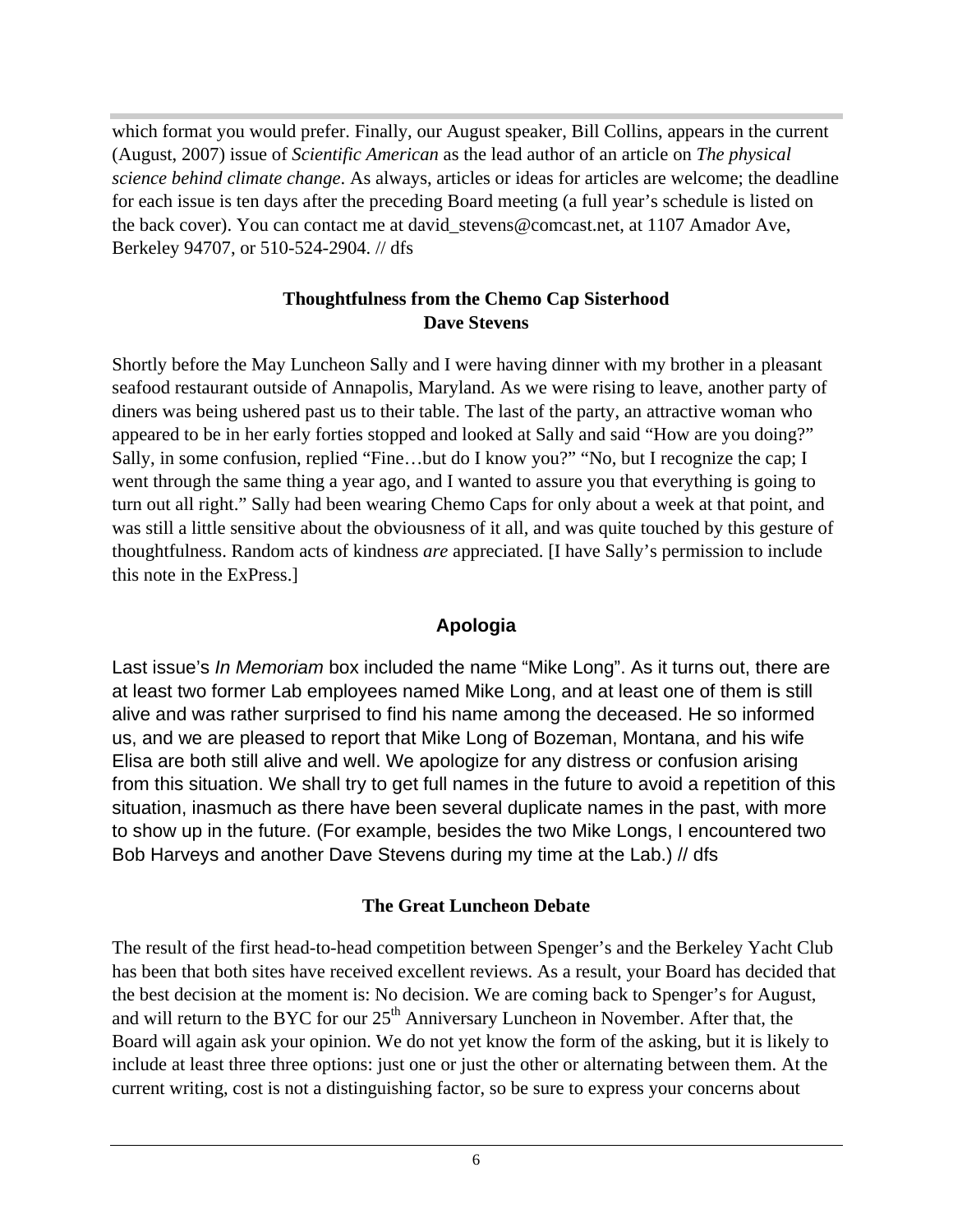ambience, convenience, service, and food variety and quality. (At this point I should in fairness say that while we are limited to three choices for each luncheon at Spenger's, they need not be the same three choices each time, so if there is a particular Spenger's dish that we have not been offering, please let us know.)

#### **News of our members**

**Lois Valcalda's** daughter reports that her mother is out of the hospital, and is now staying at a Board and Care home in Walnut Creek as she needs 24 hours assistance. She is making very good progress. Her new address is 226 Normandy Ln., Walnut Creek, CA 94548. She is not able to walk without a walker at this point but is getting stronger everyday. She still has a wound on her back which is taking a long, long time to heal. She is getting Home Health nursing from Kaiser. She is happy to hear from her Ex-Ls and LBNL friends, and hopes to have a new computer soon so that she will be able to communicate with everybody herself.

If you would like more information, you can contact her daughter, Linda Fitzgerald, at ProLog1@comcast.net.

#### **Utah beer Bob Fulton**

On a recent jaunt through the national parks of southern Utah, we discovered several local micro breweries and felt compelled to sample their wares. Two that gained attention with their labels and slogans:

 Dead Horse Ale: *You can't beat a Dead Horse* Polygamy Porter: *Why have just one?*

The beers were pretty good too.

#### **The UC Berkeley Retirement Center Andre Porter**

This is a reminder that Lawrence Berkeley National Laboratory retirees and surviving spouse beneficiaries are eligible to take advantage of the many services and programs offered by the UC Berkeley Retirement Center (UCBRC). The Center serves UC Berkeley, UC Office of the President, and LBNL. More information is available on the newly redesigned UCBRC web site at thecenter.berkeley.edu. Programs and services include:

The Learning in Retirement (LIR) program, which is in its twelfth semester. The program offers a diverse array of lectures in the natural sciences, the social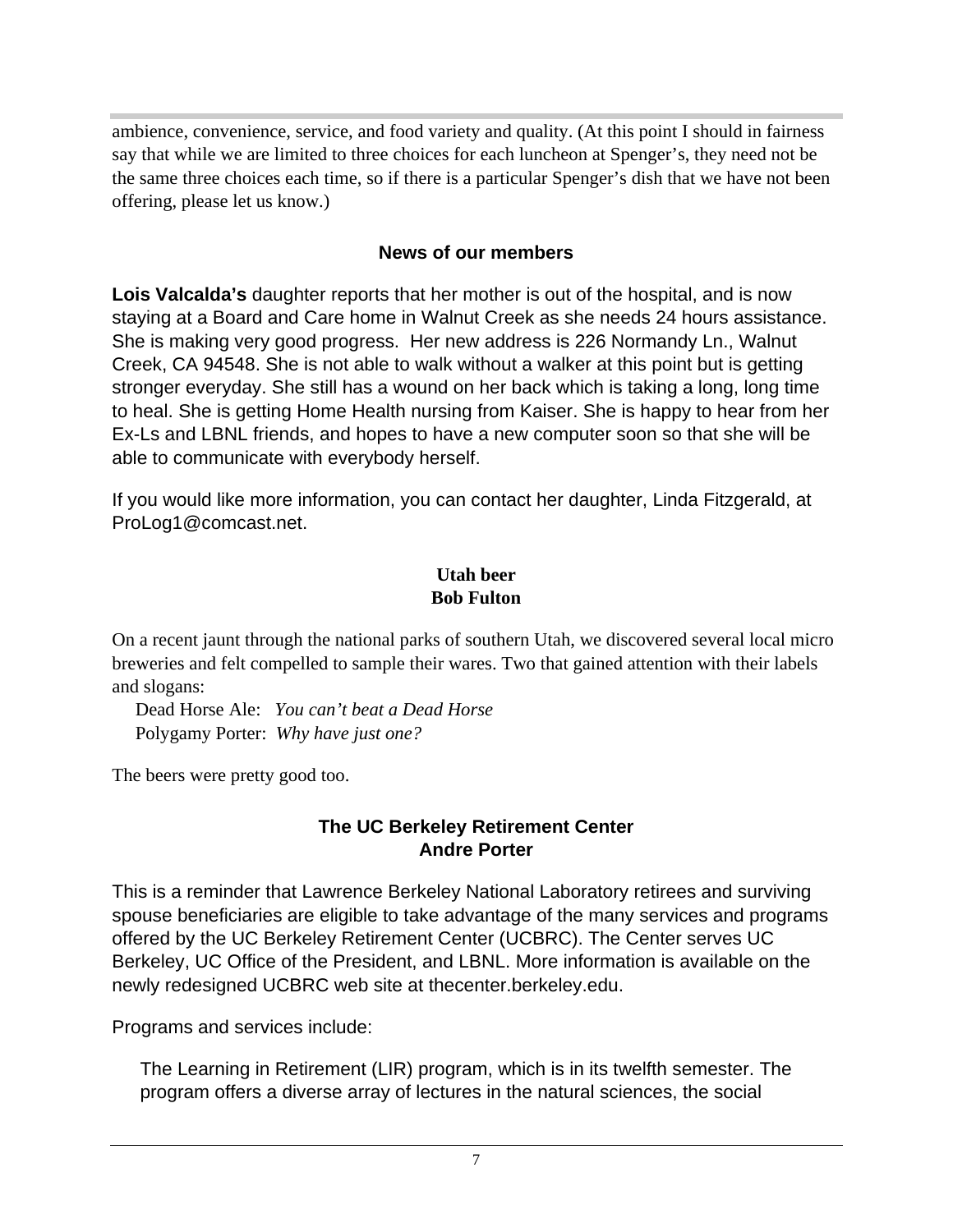sciences, the humanities, and the arts. The popularity of the program continues to grow with class attendance ranging in size from twenty-five to one hundred fifty.

The Retiree Work Opportunities (RWO) program is a free web-based service that connects retirees to hiring managers who are looking for part-time, temporary or special project work opportunities at UC Berkeley campus, LBNL, or UC Office of the President.

Computer classes tailor-made for retirees.

Email Options through the Cal Retirement Center Network (CRCN) for those who want to get or keep a berkeley.edu email address, including free e-mail forwarding and web mail for \$60 per year.

The Center publishes "The Centerpiece" newsletter distributed in spring, summer and fall.

Cal Connections offers discounted and special access to campus-based museums, athletics, performing arts, libraries and more.

To take advantage of Cal Connections you need a UCBRC retiree ID, which can be obtained by coming by the Center office on campus at 2 Boalt Hall #7200 between 1pm and 4pm daily, by phoning the Center at (510) 642-5461 or by emailing the Center at ucbrc@berkeley.edu.

#### **Lab Notes – Intro**

This is a new feature, intended to help the members stay current on some of the happenings at the Lab. Because we don't know how it would be best received, we are  $-$  this month only  $$ providing the notes in two forms. There is some duplication so that you can see how the same event is reported in the different formats. We really want your feedback as to which form you would prefer, or whether we should dispense with it altogether. Please send comments, positive or negative, to david\_stevens@comcast.net.

### **Lab Notes – Long Form**

**Homestake Mine Strikes It Rich Again; Lab-led Proposal Wins NSF grant:** The National Science Foundation (NSF) has chosen Homestake, a former gold mine in the Black Hills of South Dakota, as the site for a national multipurpose deep underground science and engineering laboratory, following a lengthy competition. The multi-institutional Homestake collaboration was spearheaded by Berkeley Lab and UC Berkeley under the leadership of nuclear scientist Kevin Lesko. The project was awarded grant money of up to \$15 million to proceed with a conceptual design. Director Steve Chu sent a letter of congratulations to South Dakota Governor Mike Rounds for the collaborative effort that resulted in this decision. In his note, Chu cited the historic ties between the Lab and South Dakota, which was the birthplace of Berkeley Lab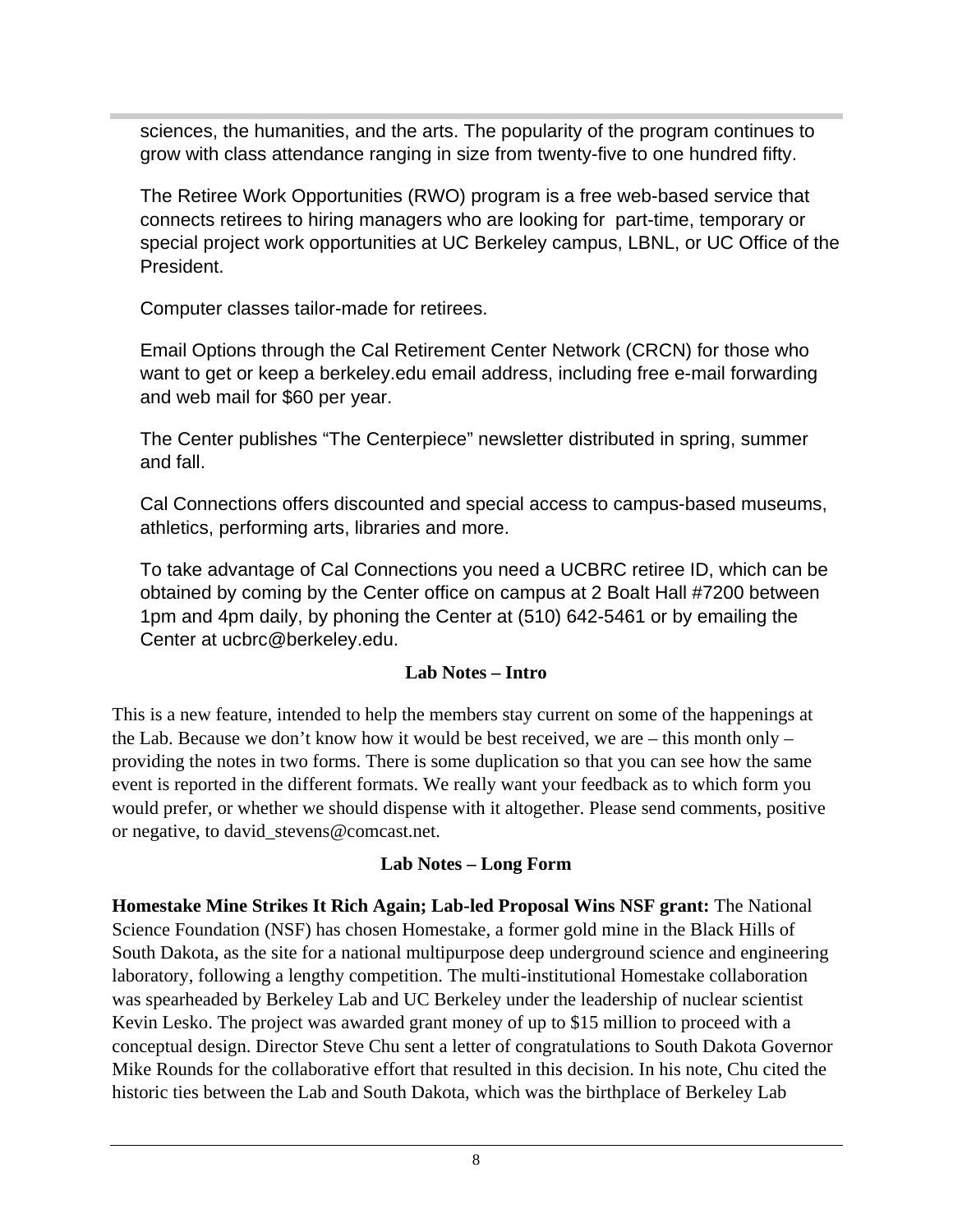founder Ernest Lawrence, and looked forward to future collaborations in a wide range of scientific efforts, including particle and nuclear physics, geosciences and microbiology.

<http://www.lbl.gov/Science-Articles/Archive/NSD-Homestake-strikes-gold.html> <http://www.msnbc.msn.com/id/19715530/from/ET/>

**Berkeley Lab Group Installs ATLAS Pixel Detector:** Installation on June 28 of a unique silicon pixel detector, the heart of the giant ATLAS experiment at CERN's Large Hadron Collider (LHC), marked a major milestone for the Berkeley Lab group of physicists and engineers who have led the project since its conception 15 years ago. With 80 million channels, the detector is the most complex of its kind ever built. The Lab team will commission the detector later this year using cosmic rays — in lieu of particles from LHC's colliding proton beams, scheduled to become operational in 2008.

**Building is Just a Box, But What a Box:** In today's world of iconic architecture that defies gravity with glee, there's something refreshing about the Molecular Foundry at Lawrence Berkeley National Laboratory, according to John King, the SF Chronicle's architecture columnist. It's just a black metal box, four stories high and 242 feet long — pure streamlined punch. But the Molecular Foundry's triumph is that the eye-popping slab seems right at home. The structure is a logical outgrowth of what goes on inside, engineered with common sense despite its uncommon perch. There's not one gratuitous flourish. That's why the Foundry deserves attention, even though it is off-limits to the public and almost invisible from afar.

<http://sfgate.com/cgi-bin/article.cgi?f=/c/a/2007/07/03/DDG6TQOR2I1.DTL>

**DOE Funding for New Biofuel Consortium led by Berkeley Lab:** With heady talk of embarking on a Manhattan Project for biological fuels, Energy Secretary Samuel Bodman unleashed three teams of scientists on June 26 on a national hunt for clean liquid energy derived from plants and microbes. A year ago, Bay Area scientists decided to lead that hunt with an audacious bid to lure two giant biofuels institutes here, funded by tens of millions of dollars a year from BP and the U.S. Department of Energy. On June 26, they clinched the second half of that double prize as Bodman named the Joint BioEnergy Institute, led by Berkeley Lab, as one of three national bioenergy centers to receive \$125 million each over the next five years. Combined with a separate Energy Biosciences Institute funded by BP earlier this year and hundreds of millions in venture capital flowing into the private sector, the new biofuels institute cements Berkeley as a global mecca for green tech.

[http://www.insidebayarea.com/dailyreview/localnews/ci\\_6240194](http://www.insidebayarea.com/dailyreview/localnews/ci_6240194)

**New Baryon Discovery Includes Berkeley Lab Scientists:** The DZero experimental physicists at Fermilab have announced the discovery of a new, electrically charged baryon particle that has approximately six times the mass of a proton. Dubbed the "cascade b" particle, this new baryon consists of a down, a strange and a bottom quark, the first baryon observed to be formed from all three families of quarks. The discovery of cascade b and the measurement of its mass provide a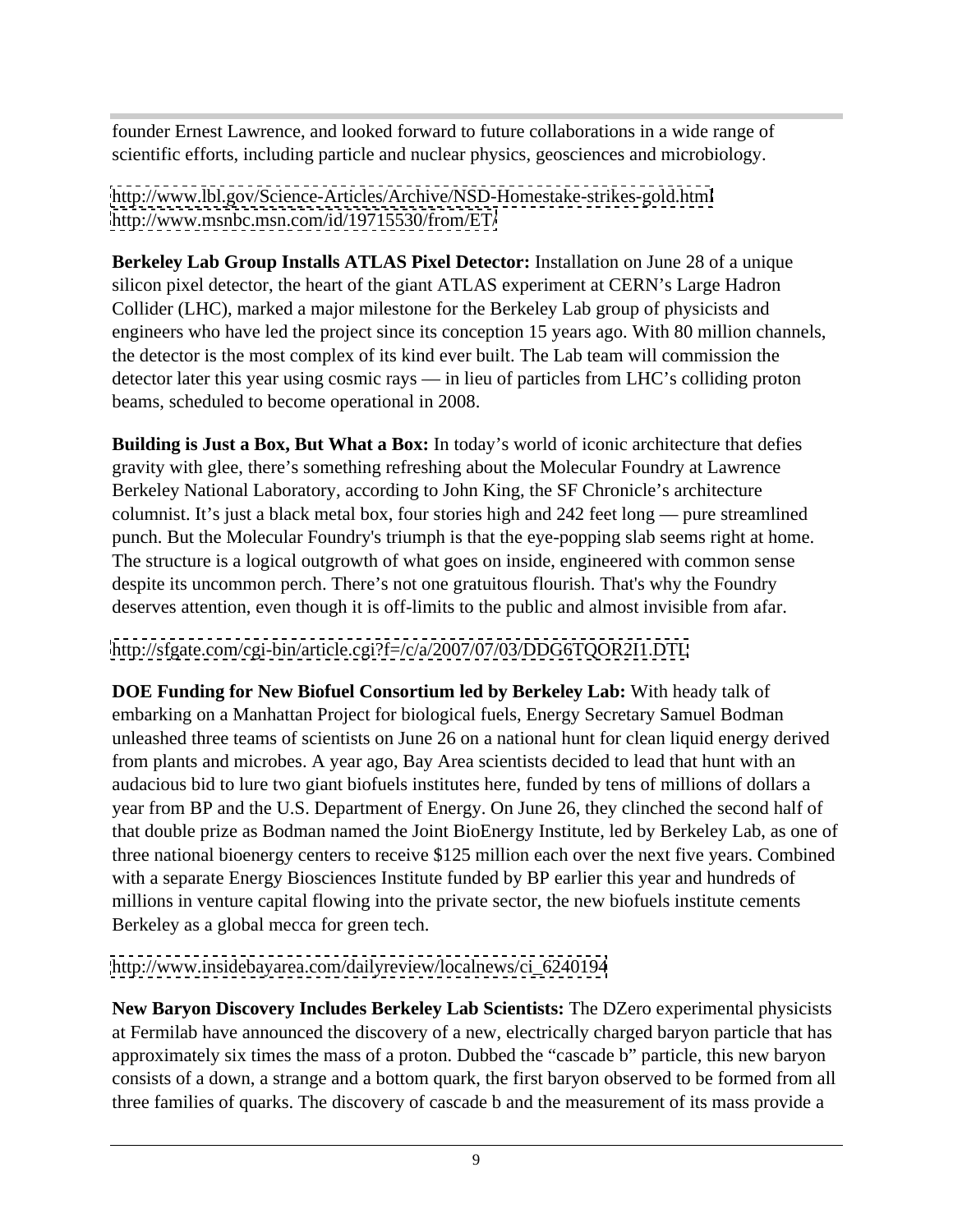new understanding of how the strong nuclear force acts upon quarks. DZero is an international experiment of about 610 physicists from 88 institutions, including Berkeley Lab.

[http://www.fnal.gov/pub/presspass/press\\_releases/Dzero\\_baryon.html](http://www.fnal.gov/pub/presspass/press_releases/Dzero_baryon.html)

**Chu Urges Graduates to be Energy-Conscious:** As the Boston University Class of 2007 graduates stood at the brink of entering a new chapter in their lives, they were urged by a Nobel winning physicist to be more energy-conscious to ease the effects of global warming as the rain poured down. "I truly believe that this problem is the single-most important problem that science and technology must solve in the coming decades," said Commencement speaker Steven Chu, a 1997 Nobel Prize winner in physics and director of Berkeley Lab.

<http://media.www.dailyfreepress.com/media/storage/paper87/news/2007/05/21/News/Graduates>. Urged.To.Be.EnergyConscious-2906033.shtml

# **Lab Notes – Short Form**

**Molecular Foundry pleases architect:** Praise for the design and engineering of LBNL's newest building from John King, the SF Chronicle's architecture columnist: "...sustainability is woven throughout the design. The outer skin includes recycled aluminum, and the corridors wear recycled rubber. Add a variety of water- and energy conservation devices, and the Foundry is on track to receive a Gold ranking from the United States Green Building Council....the essence is as simple as can be. Lock the structure into the earth, create good lab space, take advantage of views and create a visual treat."

<http://www.sfgate.com/cgibin/article.cgi?f=/c/a/2007/07/03/DDG6TQOR2I1.DTL&hw=mo> <lecular+foundry&sn=001&sc=1000>

**Luncheon Speaker's Models:** When Dr. Bill Collins of the Lawrence Berkeley Lab opens his computer and shows a model projecting the earth's future climate, it is frightening.

[http://abclocal.go.com/kgo/story?section=global\\_warm&id=5272019](http://abclocal.go.com/kgo/story?section=global_warm&id=5272019)

**The LBNL Hotel?:** Is the Lab going into the hotel business? A proposed Guest House is working its way through various approval and evaluation processes. The Final Negative Declaration [the 'negative' refers to the predicted environmental impact was issued on July 5. The projected completion date for the Guest House is in early 2009.

**Lab Ranked First by DOE:** DOE's recent performance grades showed Berkeley Lab top among the Office of Science laboratories in science, technology, management and operations.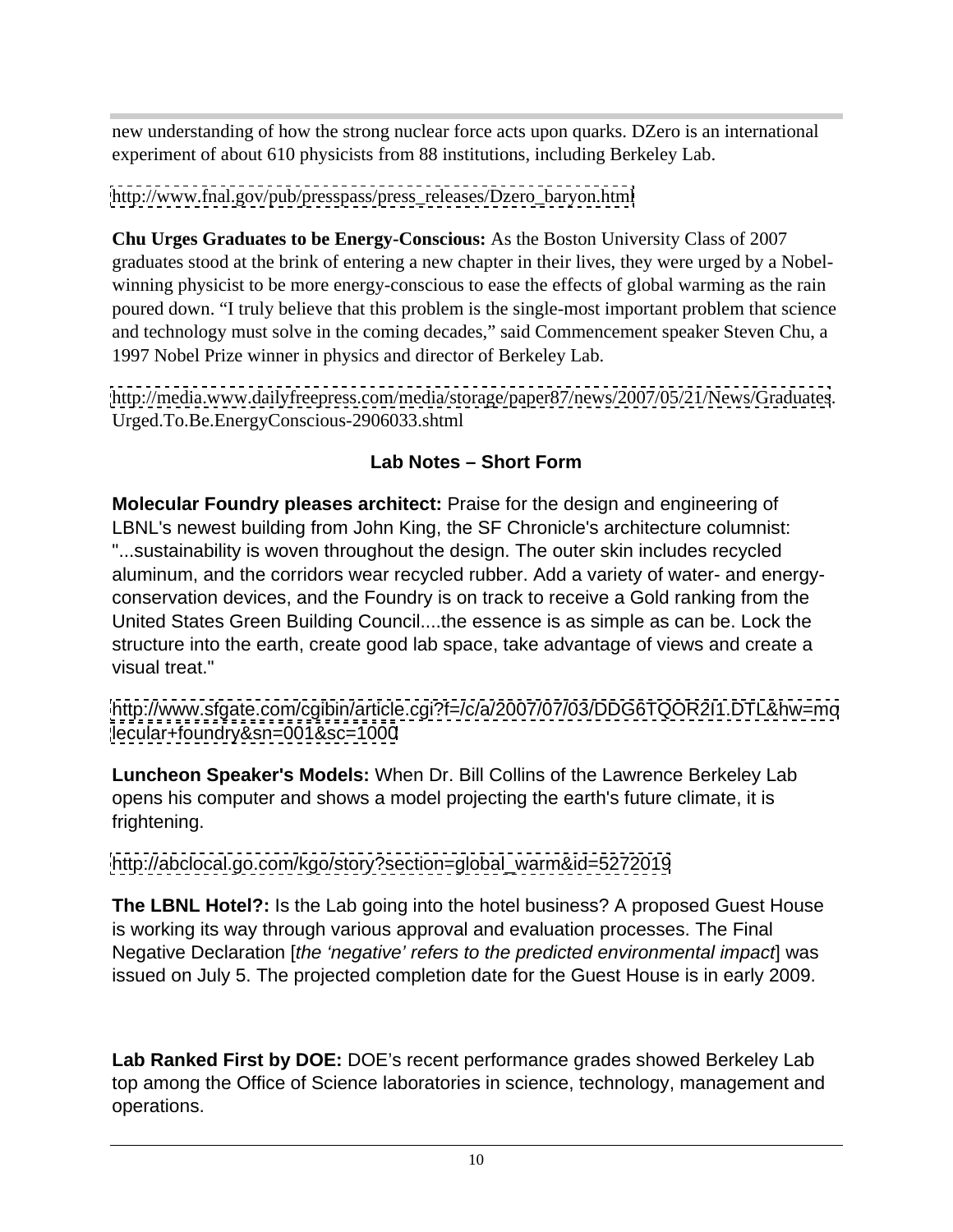<http://www.lbl.gov/today/2007/Jun/14-Thu/proclamation1.pdf>

**New Baryon Discovery at DZero:** DZero has produced a new, electrically charged baryon particle that has approximately six times the mass of a proton. Dubbed the "cascade b" particle, this new baryon consists of a down, a strange and a bottom quark, the first baryon observed to be formed from all three families of quarks.

[http://www.fnal.gov/pub/presspass/press\\_releases/Dzero\\_baryon.html](http://www.fnal.gov/pub/presspass/press_releases/Dzero_baryon.html)

**They'd Better Check the Consequences:** Water flowing through the Golden Gate may provide a new source of zero-emission, renewable electric power for households and businesses in California thanks to a research agreement signed Tuesday between Pacific Gas & Electric, the City and County of San Francisco and Golden Gate Energy Co. [Yes, it's pretty long-term, but one of the staples of early science fiction was that the drag from harnessing the tides would slow down the earth's rotation, which, in turn, would cause to moon to move closer to the earth because of conservation of angular momentum in the earth-moon system....//ed]

[http://www.contracostatimes.com/portlet/article/html/fragments/print\\_article.jsp?articleId](http://www.contracostatimes.com/portlet/article/html/fragments/print_article.jsp?articleId) <=6184756&siteId=571>

**Berkeley Lab to be One of Three National Bioenergy Centers:** On June 26 Energy Secretary Bodman named the Joint BioEnergy Institute, led by Berkeley Lab, to be one of three national bioenergy centers to receive \$125 million each over the next five years.

[http://www.insidebayarea.com/dailyreview/localnews/ci\\_6240194](http://www.insidebayarea.com/dailyreview/localnews/ci_6240194)

**"Thar's neutrinos in them thar hills":** A multi-institutional coalition led by Berkeley Lab has received \$15 million to proceed with a conceptual design for an underground neutrino laboratory housed deep within the historic Homestake gold mine in the Black Hills of South Dakota.

<http://www.msnbc.msn.com/id/19715530/from/ET/> <http://www.lbl.gov/Science-Articles/Archive/NSD-Homestake-strikes-gold.html>

### **Learning in Retirement – I Announcing UC Berkeley's Osher Lifelong Learning Institute (OLLI) Lucille Poskanzer**

A new program in continuing education, the UC Berkeley Osher Lifelong Learning Institute (OLLI) will begin in Berkeley this fall with an Open House on September 18, Tuesday, from 10 am to 12 noon at the Berkeley City Club, 2315 Durant Avenue, Berkeley, where you can learn more about the lineup of courses, hear faculty, and meet other prospective students. OLLI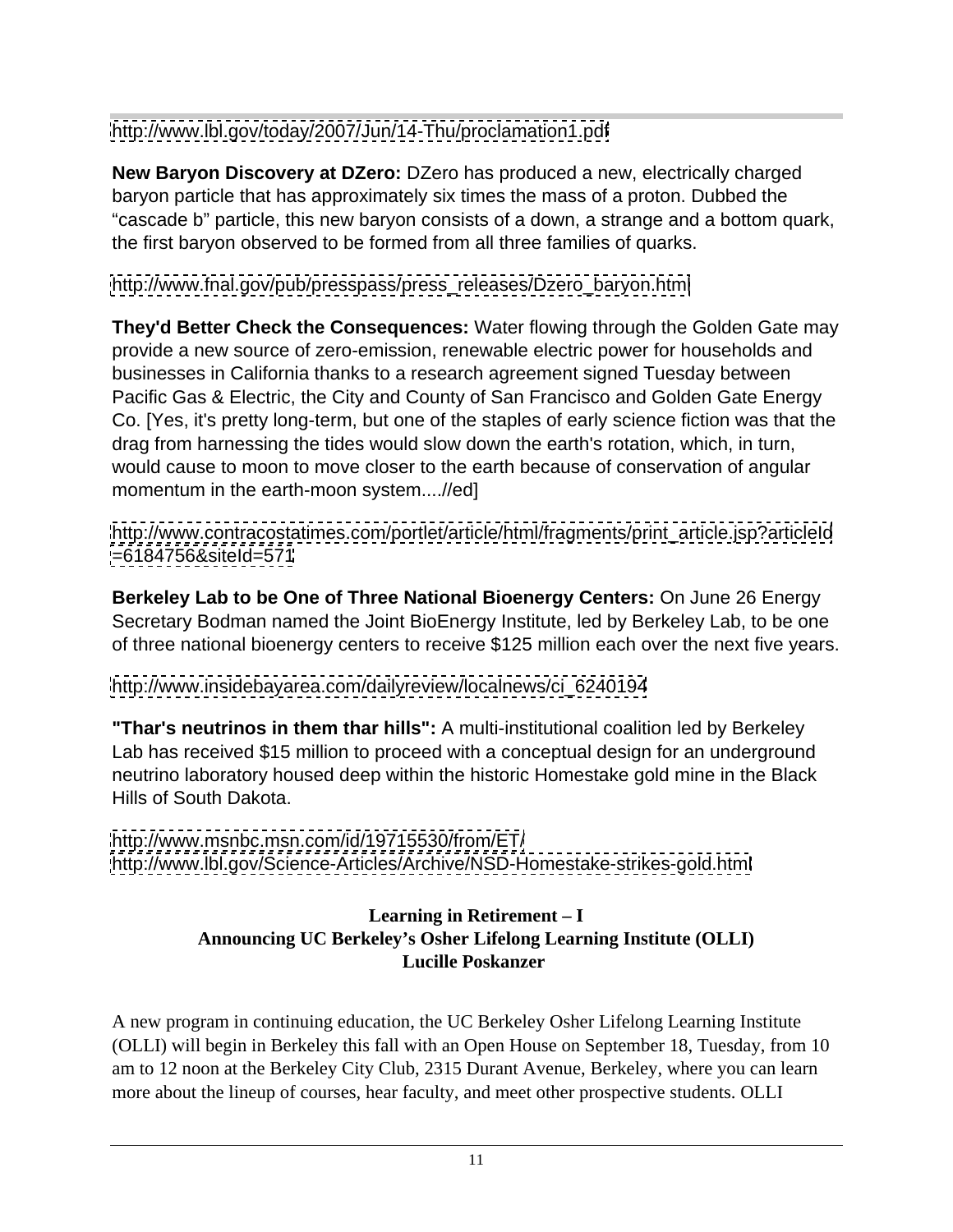courses are open to anyone in the community who has achieved the age of 50. The fall term begins October 1 with fourteen courses and a lecture series. Topics include scientific advances and controversies, new interpretations of opera, Iranian cinema, international human rights, and many more. The instructors are Berkeley faculty and other visiting professionals. Classes are held at various Berkeley venues, including campus locations and the Pacific Film Archive. The brochure and the website [\(http://olli.berkeley.edu](http://olli.berkeley.edu)), which will have course details (including cost) and registration information, will be available by mid-August. If you would like to be on the mailing list, receive a brochure, or get more information, please call 510-642-9934 or e-mail berkeley\_olli@berkeley.edu.

#### **Learning in Retirement – II Berkeley Retirement Center Andre Porter**

This fall the Retirement Center's Learning in Retirement program kicks off its Seventh year with three courses - Modern Japan, The History of UC Academic Departments and The Geology of the Bay Area. The Center will also introduce a new retiree book club program, with discussion lead by History Professor Emeritus Robert Middlekauff. Watch for schedule and registration details in the fall CenterPiece, due out the second week of September, or online at <http://thecenter.berkeley.edu>.

### **Volunteer Opportunities**

There are several opportunities for volunteers within the Ex-Ls structure. Most of the "working" officers (as distinct from the purely political officers at the top of the list... $\odot$ ) could use help from time to time, and we would all feel more comfortable if there were back-ups available who were familiar with the various operations. For example, the Treasurer has had to act as *de facto* Membership Chair for several years. None of the jobs are terribly onerous, but all have occasional deadlines, and knowing that help might be available would be useful. Appended below is a list of areas where help might be appreciated from time to time. Please contact the indicated person if you have an interest in any of these activities:

Secretary: Eleanor Dahl, 510-601-7276, pfdahl@aol.com Membership Chair: Suzanne Stroh, 510-524-1953, scstroh@sbcglobal.net Treasurer: Suzanne Stroh, 510-524-1953, scstroh@sbcglobal.net Activities Chair/Luncheons: Vicky Jared, 925-228-2145, Jaredrv01@aol.com CUCRA Representative: Bob Fulton, 925-335-2393, r.fulton@sbcglobal.net or Tom Beales, 925-376-6212, tom.marcia@comcast.net UCBRC Representative: Gene Binnall, 510-234-8135, epbinnall@lbl.gov Webmaster/Listmaster: Dick Baker, 510-620-0448, xrobaker@comcast.net Newsletter: Dave Stevens, 510-524-2904, david\_stevens@comcast.net *or just in general to find out what we do*: Any board member (see list on back page)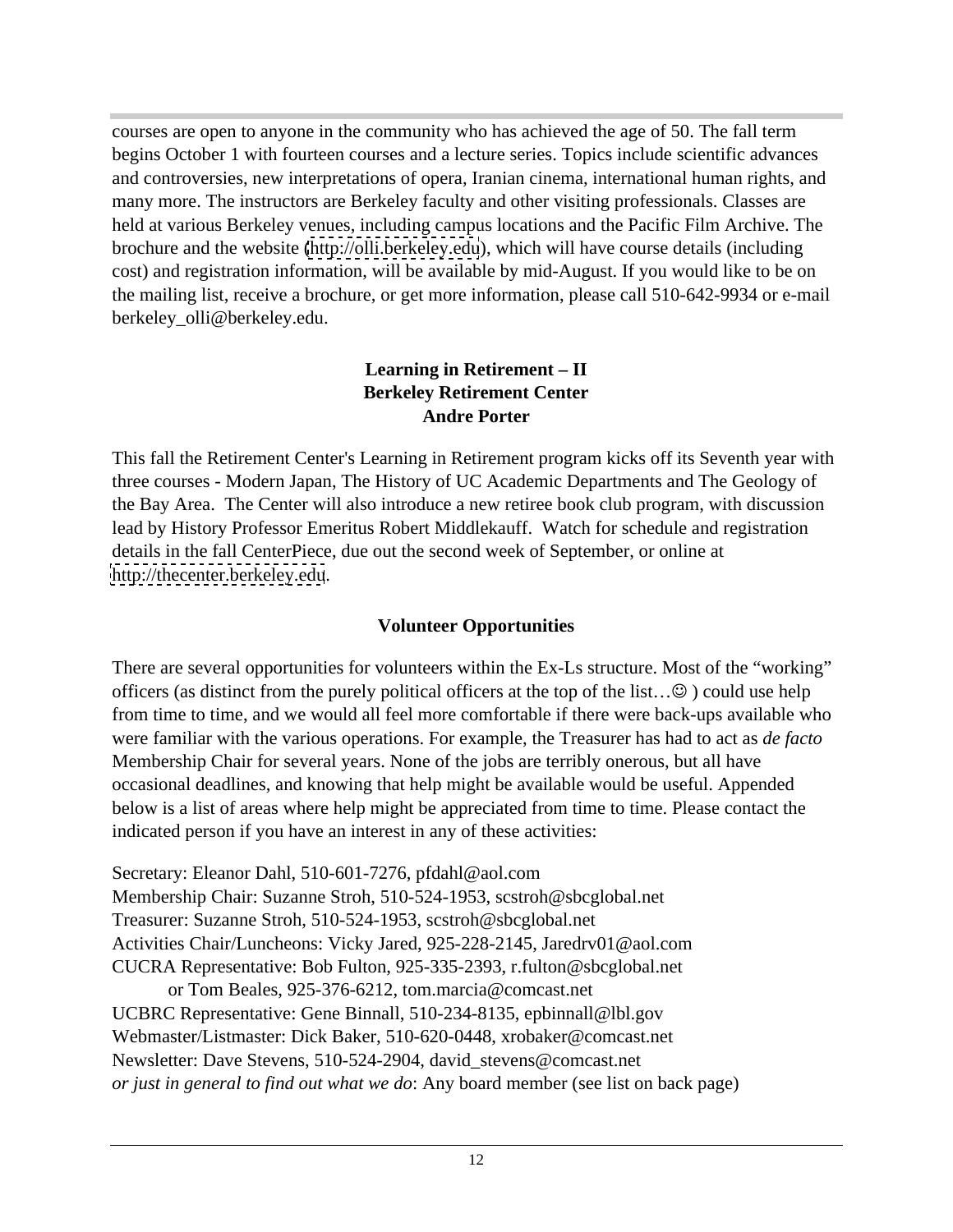|                                                                      | SEE YOU AT THE AUGUST 16 LUNCHEON              |  |
|----------------------------------------------------------------------|------------------------------------------------|--|
| <b>I</b> To: Vicky Jared                                             |                                                |  |
| 4849 John Muir Road                                                  |                                                |  |
| Martinez, CA 94553                                                   |                                                |  |
| Be sure to make reservations by August 13                            |                                                |  |
| I From:                                                              | <b>Location: Spenger's, 1919 Fourth Street</b> |  |
|                                                                      |                                                |  |
| I plan to attend the Ex-Ls luncheon                                  | <b>PREPAID</b><br>>> \$25pp <<                 |  |
|                                                                      |                                                |  |
| I will bring guest(s). Name(s) of guest(s): $\overline{\phantom{a}}$ |                                                |  |
|                                                                      |                                                |  |
| <b>Menu Selection:</b><br>Filet of Salmon [] Shrimp Louie []         | <b>Flat Iron Steak []</b>                      |  |
| Please make check payable to Ex-Ls                                   | <b>Total Enclosed:</b>                         |  |
|                                                                      |                                                |  |

| <b>In Memoriam</b>                                                                   |               |
|--------------------------------------------------------------------------------------|---------------|
| <b>Lewis Bish</b><br><b>Robert Barry</b><br><b>Cheryl Berkner</b>                    | Wilma Callapp |
| <b>Delores Norris</b><br><b>Gary Krebs</b>                                           | Alex Ozeroff  |
| <b>Todd Crawford<br/>John Redding</b><br><b>Cynthia Tilden</b><br><b>Bob Stewart</b> | Wes Weber     |

#### **New Members**

Never before have we had such an influx in a single quarter. It must have been John Kadyk's chocolate chip cookies at the Wellness Fair that brought them in…

| <b>James Barley</b>       | Norm Glendenning        | <b>Marty Morimoto</b>            |
|---------------------------|-------------------------|----------------------------------|
| Don Bell                  | Andreina Goldberg       | <b>Catherine Parrott-Hawkins</b> |
| Charles Benjamin          | Jane Hall               | <b>Mary Pratt</b>                |
| Sam Berman                | Harry Heckman           | Susan Quarello-Schuch            |
| James Bettencourt         | Joe Jaklevic            | Kathleen Richards                |
| Vladislav Bevc            | Iraj Javandel           | <b>Betsy Smith</b>               |
| <b>Margaret Bowen</b>     | Alfred Johnson          | Jack Tanabe                      |
| Pat Bronnenberg           | Don Jourdain            | Dwight Taylor                    |
| Jenta Chamberlain         | <b>Henry Lancaster</b>  | Tom Taylor                       |
| <b>Bill Channel</b>       | <b>Richard LaPierre</b> | Lois Valcalda                    |
| Don Cowles                | Marcelo Lippman         | Rudolph Verderber                |
| <b>Rose Marie Forment</b> | <b>Elsie Martin</b>     | B. J. Weis                       |
| <b>Cornelius Gaffey</b>   | Doug McWilliams         | Stephen Wiel                     |
| Jack Gavin                | Jeanne Miller           |                                  |